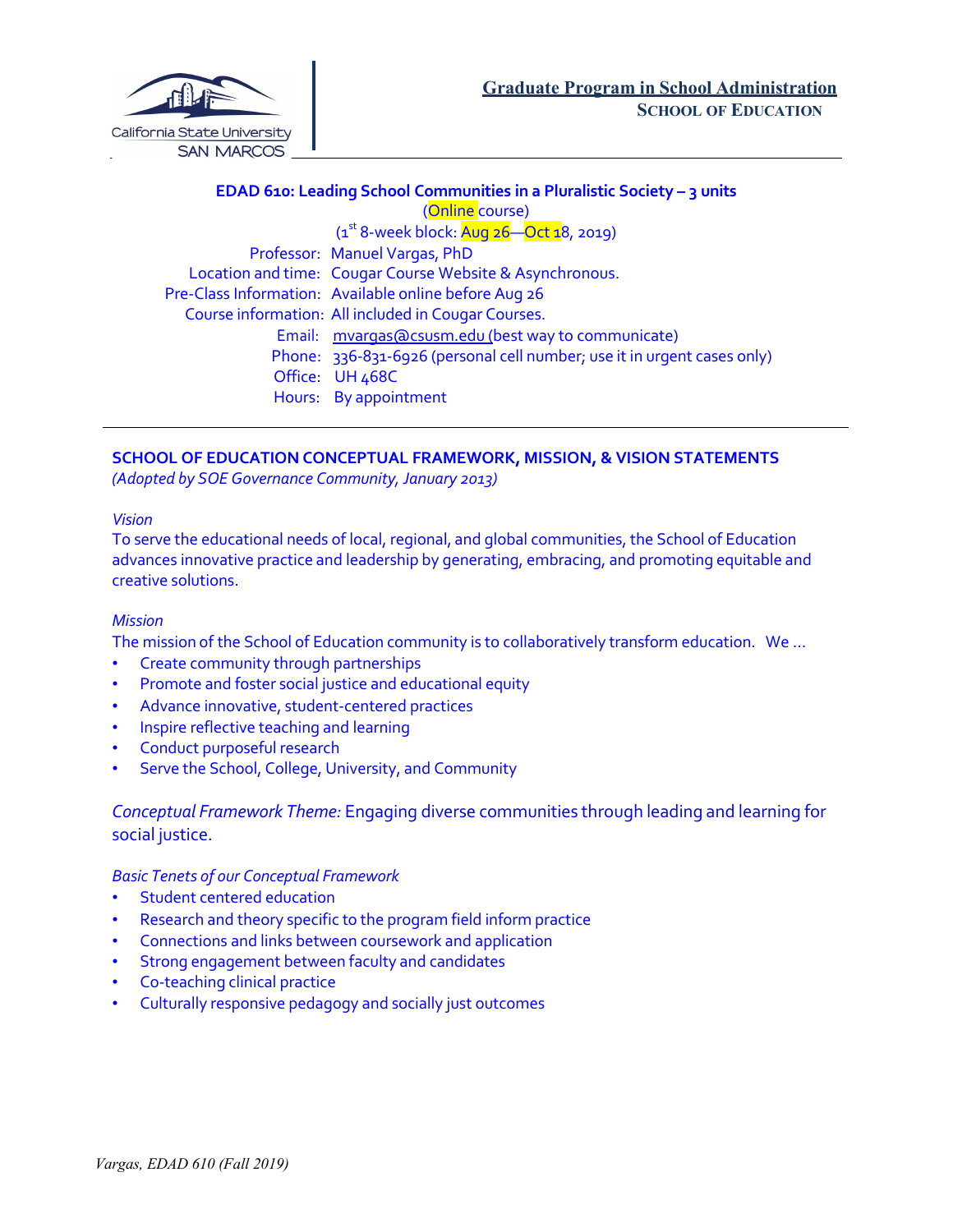## **COURSE DESCRIPTION**

Schools, like society today, are pluralistic, and every student has the right to a high quality, rigorous education. Students will study ethnic, class, race, language, and other cultural variations to develop administrative leadership responsive to and supportive of all students representing national, state and regional diversity. Students will study formal and informal approaches to school-community relations, shared decision-making bodies and the role of business and industry advisory groups.

**Student Learning Outcomes (SLOs)**. Upon successful completion of this course, program candidates will be able to …

- Write and develop a vision of teaching and learning specific to the school and its political, social, economic, and cultural context that is consistent with the local education agency's vision and goals.
- Demonstrate a comprehensive knowledge of socio-political-cultural variations affecting leadership practices in the public schools.
- Respond with formal and non-formal approaches for effectively leading school-community relations toward the support of the school's vision and student learning.
- Articulate a variety of leadership skills, focused on organizational culture, systems thinking, and cultural proficiency as conceptual frameworks.
- Address the diverse expectations, needs, aspirations, and goals of family and community groups and uses knowledge as basis for planning and decision-making.
- Conduct an ongoing environmental scan with key members of the school community about progress and revisions in meeting the school goals.

*Note: The above learning outcomes, as well as course assessment measures, and learning activities included in this course have been aligned with the following* California Commission on Teacher Credentialing (CCTC) standards:

## **Administrator Performance Assessment**

Beginning July 1, 2018, all California Preliminary Administrative Services Credential candidates must successfully complete a state approved Administrative Performance Assessment (CalAPA). During the 2018-2019 the results will be required, but non-consequential to earning the credential. There is no fee for the CalAPA in the non-consequential year.

http://www.ctcpa.nesinc.com/TestView.aspx?f=HTML\_FRAG/CalAPA\_TestPage.html

**Program Student Learning Outcomes** (PSLOs). Upon completion of the program, the candidate will demonstrate an understandingof effective leadership practices regarding the following:

- 1. Explain how school plans, programs, and activities support the school's vision to advance the academic, linguistic, cultural, aesthetic, social-emotional, behavioral, and physical development of each student.
- 2. Recognize discriminatory practices, signs of trauma, manifestations of mental illness, and promote culturally responsive, positive and restorative strategies to address diverse student and school needs.
- 3. Use principles of positive behavior interventions, conflict resolution, and restorative justice and explain to staff and community members how these approaches support academic achievement, safety, and well-being for all students.
- 4. Engage family and community members in accomplishing the school's vision of equitable schooling and continuous improvement that includes the academic, linguistic, cultural, socialemotional, mental and physical health, and/or other supports needed to succeed in school.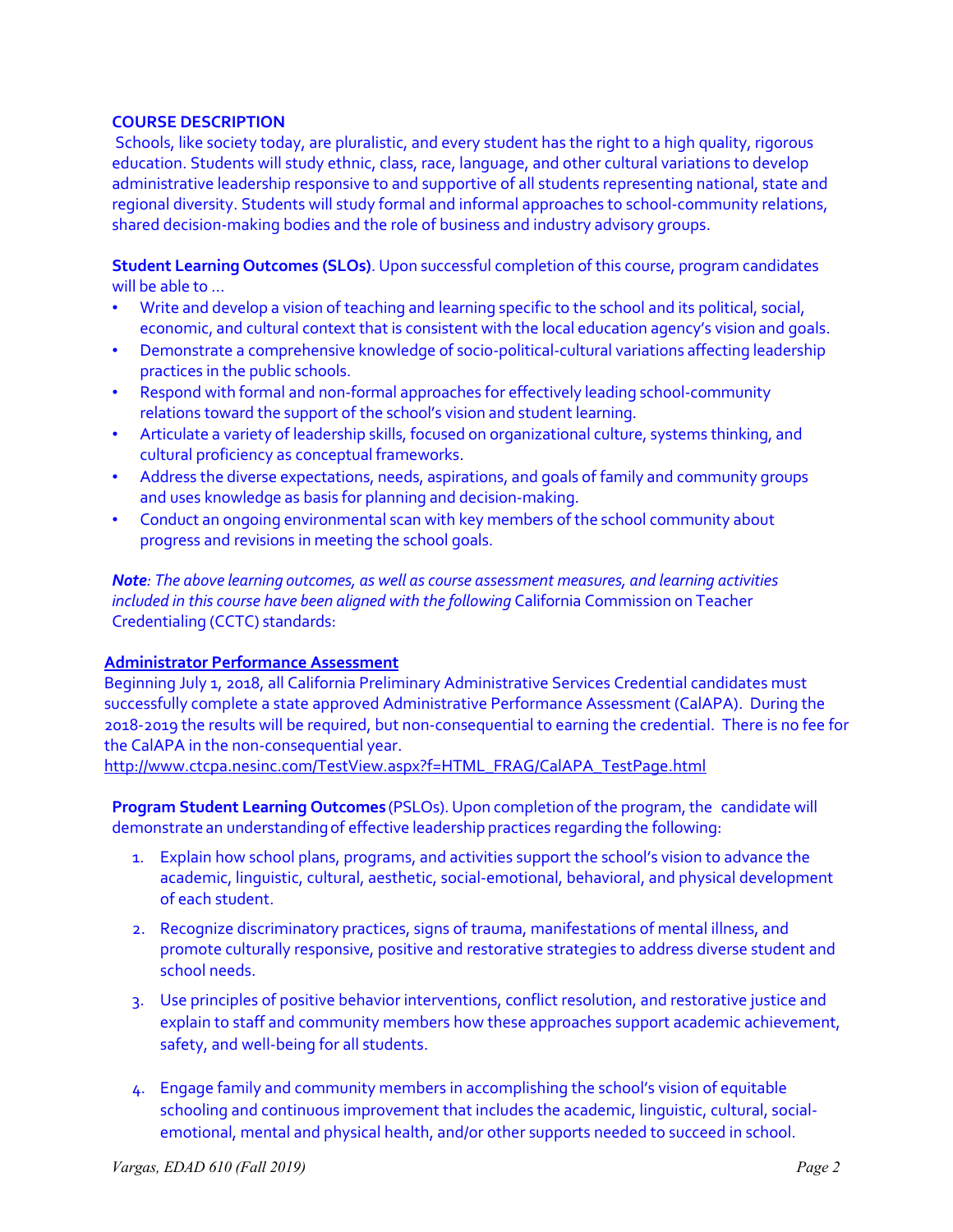- 5. Recognize any possible institutional barriers to student and staff learning and use strategies that overcome barriers that derive from economic, social-emotional, racial, linguistic, cultural, physical, gender, gender identity, sexual orientation, or other sources of educational disadvantage or discrimination.
- 6. Understand and analyze governance and policy systems and use this knowledge to explain roles and relationships of school and district administrators, local state boards of education, and the legislature to staff and the school community.

# **COURSE TEXTS AND BASIC READINGS**

Lindsey, R., Robins, K., Terrell, R. (2019, 4<sup>th</sup> ed.). *Cultural proficiency: A manual for school leaders*. Thousand Oaks, CA: Corwin. ISBN-978-1-5063-9054-3. Required.

Journal articles selected and assigned by course instructor (Copies are already in Cougar Courses). Required.

# **Current Event Short Readings (**Required)

Given the ongoing national conversation about race, culture, and other narratives that influence school communities, especially school culture, please secure a current short reading, or short video clip, of your choice off reputable journals, magazines, and other media outlets that may provide a topic for a meaningful class discussion (In Discussion Forum for online participants).

As an educational leader, it will serve you well to have a good command of issues that are being discussed in the public square and for which you need to have a good understanding (See Course Assignment Evaluation Guidelines/Rubrics).

This will be a team (not more than three) effort, which requires prior communication between and among team members.

## **GENERAL CONSIDERATIONS**

## **Attendance Policy**

Due to the dynamic and interactive nature of courses in the School of Education, all candidates are expected to attend (participate for online students) all classes and participate actively. Candidates *must* participate in at least 80% of the course sessions to be eligible for a passing grade in this course. Additional absences may further impact the course grade.Should the candidate have extenuating circumstances, s/he should contact the instructor as soon as possible. Notification of an absence does not constitute an excuse.

## **Students with Disabilities Requiring Reasonable Accommodations**

Students with disabilities who require reasonable accommodations must seek approval for services by providing appropriate and recent documentation to the Office of Disability Support Services (DSS). This office is in Craven Hall 4300, contact by phone at (760) 750-4905, or TTY (760) 750-4909. Students authorized by DSS to receive reasonable accommodations should meet with their instructor during office hours. Alternatively, in order to ensure confidentiality, in a more private setting.

*Vargas, EDAD 610 (Fall 2019) Page 3*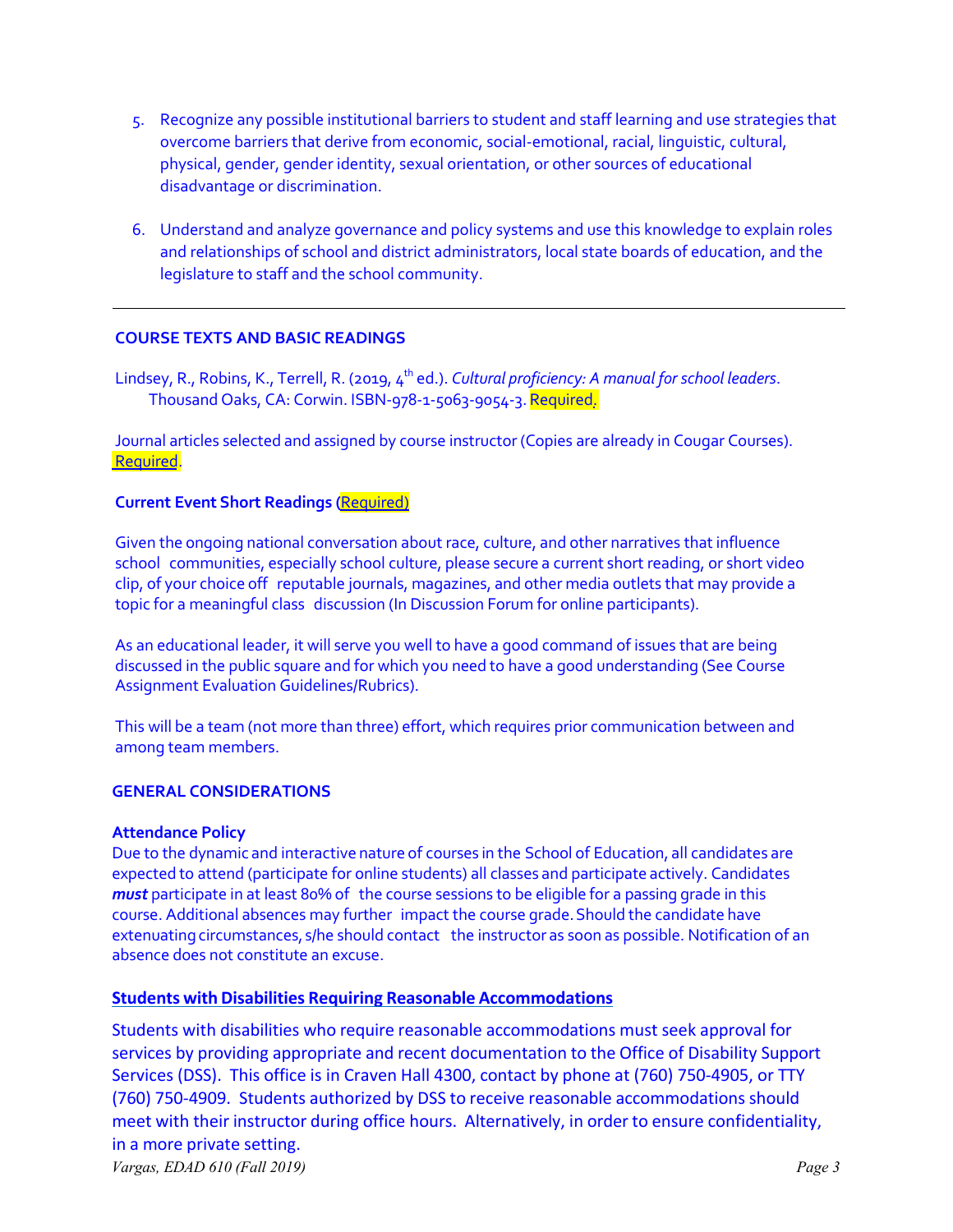## **All University Writing Requirement**

In keeping with All-University Writing Requirement, this course will have a writing component of at least 2,500 words. This requirement will be met through the course assessments measures.

## **CSUSM Academic Honesty Policy**

The following is an excerpt of CSUSM's policy:

Students will be expected to adhere to standards of academic honesty and integrity, as outlined in the Student Academic Honesty Policy. All written work and oral assignments must be original work. All ideas/materials that are borrowed from other sources must have appropriate references to the original sources. Any quoted material should give credit to the source and be punctuated with quotation marks.

Students are responsible for honest completion of their work including examinations. There will be no tolerance for infractions. If you believe there has been an infraction by someone in the class, please bring it to the instructor's attention. The instructor reserves the right to discipline any student for academic dishonesty in accordance with the general rules and regulations of the university. Disciplinary action may include the lowering of grades and/or the assignment of a failing grade for an exam, assignment, or the class as a whole. (http://www.csusm.edu/policies/active/documents/Academic\_Honesty\_Policy.html)

Incidents of Academic Dishonesty will be reported to the Dean of Students. Sanctions at the University level may include suspension or expulsion from the University.

#### **Plagiarism**

As an educator, it is expected that each candidate will do his/her own work and contribute equally to group projects and processes. Plagiarismor cheating is unacceptable under any circumstances. If you are in doubt about whether your work is paraphrasedor plagiarized see the Plagiarism Prevention for Students website http://library.csusm.edu/plagiarism/index.html. If there are questions about academic honesty, please consult the University catalog.

#### **Use of Technology**

Candidates are expected to demonstrate competency in the use of various forms of technology (i.e. word processing, electronic mail, Moodle, use of the Internet, and/or multimedia presentations). Specific requirements for course assignments with regard to technology are at the discretion of the instructor. Keep a digital copy of all assignments for use in yourteaching portfolio. All assignments will be submitted online, and some will be submitted in hard copy as well. Details will be given in class.

#### **Electronic Communication Protocol**

Electronic correspondence is a part of your professional interactions. If you need to contact the instructor, e-mail is often the easiest way to do so. It is my intention to respond to all received e-mails in a timely manner. Please be reminded that e-mail and on-line discussions are a very specific form of communication, with their own etiquette. For instance, electronic messages sent in all upper case (or lower case) letters, majortypos, or slang, often communicate more than the sender originally intended. Please be mindful of all e-mail and on-line discussion messages you send to your colleagues, to faculty members in the School of Education, orto persons within the greater educational community. All electronic messages should be crafted with professionalismand care. Things to consider:

- Would I say in person what this electronic message specifically says?
- Could this message be misconstrued?
- Does this message represent my highest self?
- Am I sending this electronic message to avoid a face-to-face conversation?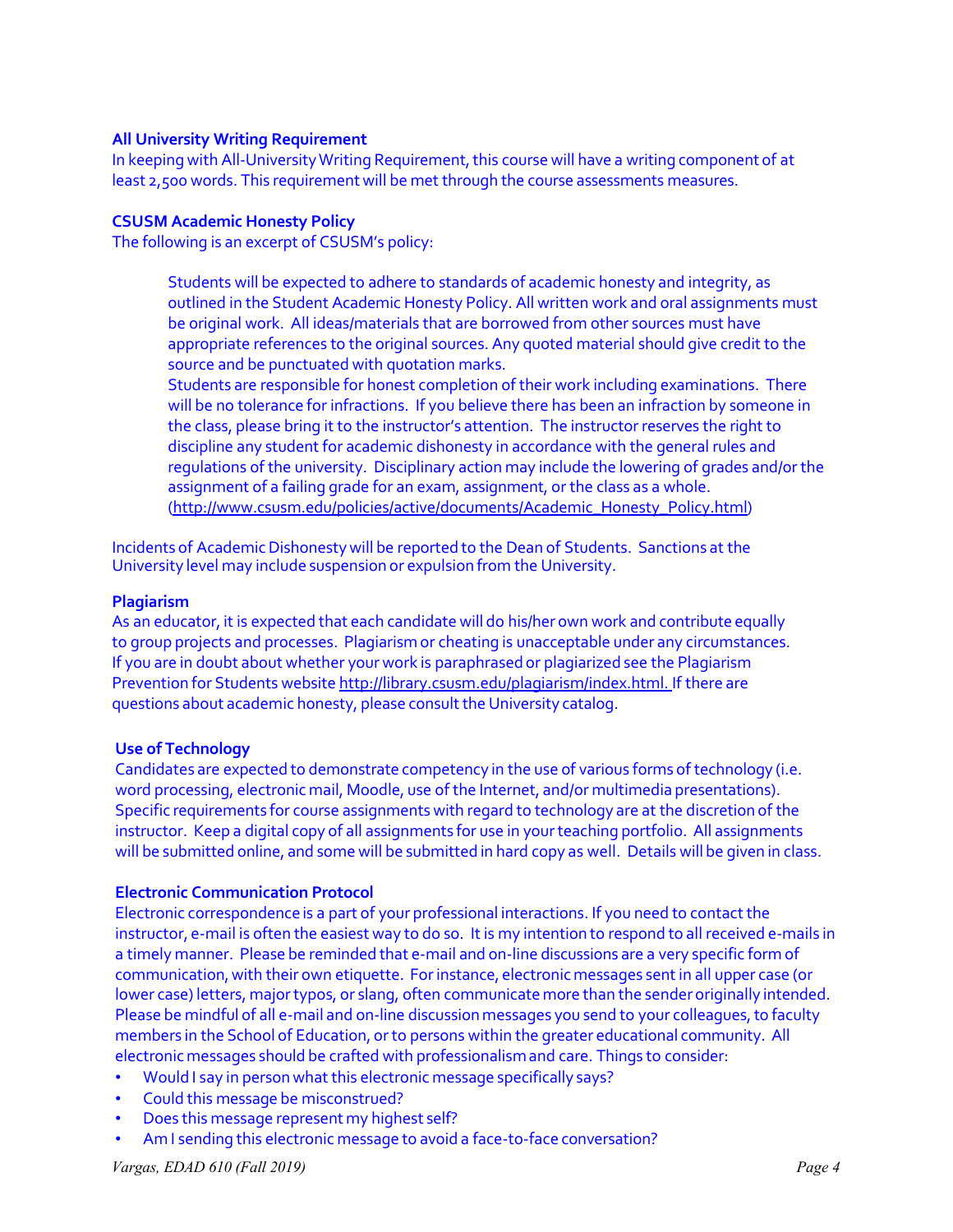In addition, if there is ever a concern with an electronicmessage sent to you, please talk with the author directly in order to correct any confusion.

## **Our Learning Community**

The following will serve as the foundational principles by which we relate to each other as we learn together. As a community, we may add specifics to these principles when needed.

- We speak from our own experience
- We are open to hearing others
- We share air time equitably
- We are willing to have our thinking challenged
- We respect confidentiality (What we discuss in class/discussion forums remains there)
- We share experiences that are issue focused, not necessarily who said it or where
- Each of us participates using a "value added" approach by expanding upon ideas, providing examples, and/or expressing a different perspective.
- We will participate in discussions, presentations, and reflections that will prepare you to lead schools and communities as places where human differences are respected and where cultural proficiency is part of the teaching and learning process.

#### **COURSE ASSIGNMENTS & ASSESSMENTS**

#### **Assessment of Professional Dispositions**

Assessing a candidate's dispositions within a professional preparation program is recognition that teaching and working with learners of all ages require not only specific content knowledge and pedagogical skills, but also positive attitudes about multiple dimensionsof the profession. The School of Education has identified six dispositions—social justice and equity, collaboration, critical thinking, professional ethics, reflective teaching and learning, and life-long learning—and developed an assessment rubric. For each dispositional element, there are three levels of performance *unacceptable*, *initialtarget*, and *advanced target*. The description and rubric forthe three levels of performance offer measurable behaviors and examples.

The assessment is designed to provide candidates with ongoing feedback for their growth in professional dispositions and includes self-assessmentby the candidate. The dispositions and rubric are presented, explained and assessed three times overthe course of the program (the beginning of the first semester, the beginning of the third semester, and the end of the fourth semester), as well as in clinical practice. Based upon assessment feedback candidates will compose a reflection paperthat becomes part of the candidate's final portfolio. Candidates are expected to meet the level of *initial target* during the program.

#### **Course Assignments and Grading Standards (**Based on a 100% total)

All assignments are due on the dates indicated (See Cougar Courses Site for each assignment). Assignments must be **word**-processed, double-spaced (avoid PDF versions), and with standard margins. It is expected that all assignments will reflect graduate-level composition and exposition. I encourage you to use electronic spelling and grammar checking. There are detailed guidelines for all assignments, including discussion *forums*. Adhere to these guidelines, and rubrics, in order to produce quality work; in this case, less, of higher quality, is more.

*Vargas, EDAD 610 (Fall 2019) Page 5 Please read this note: If you are unable to submit an assignment by the due date, it is your responsibility to contact the instructor immediately. There will be penalty for late work. The logic is simple:students who make the effort to be on time should not be adversely affected by extended*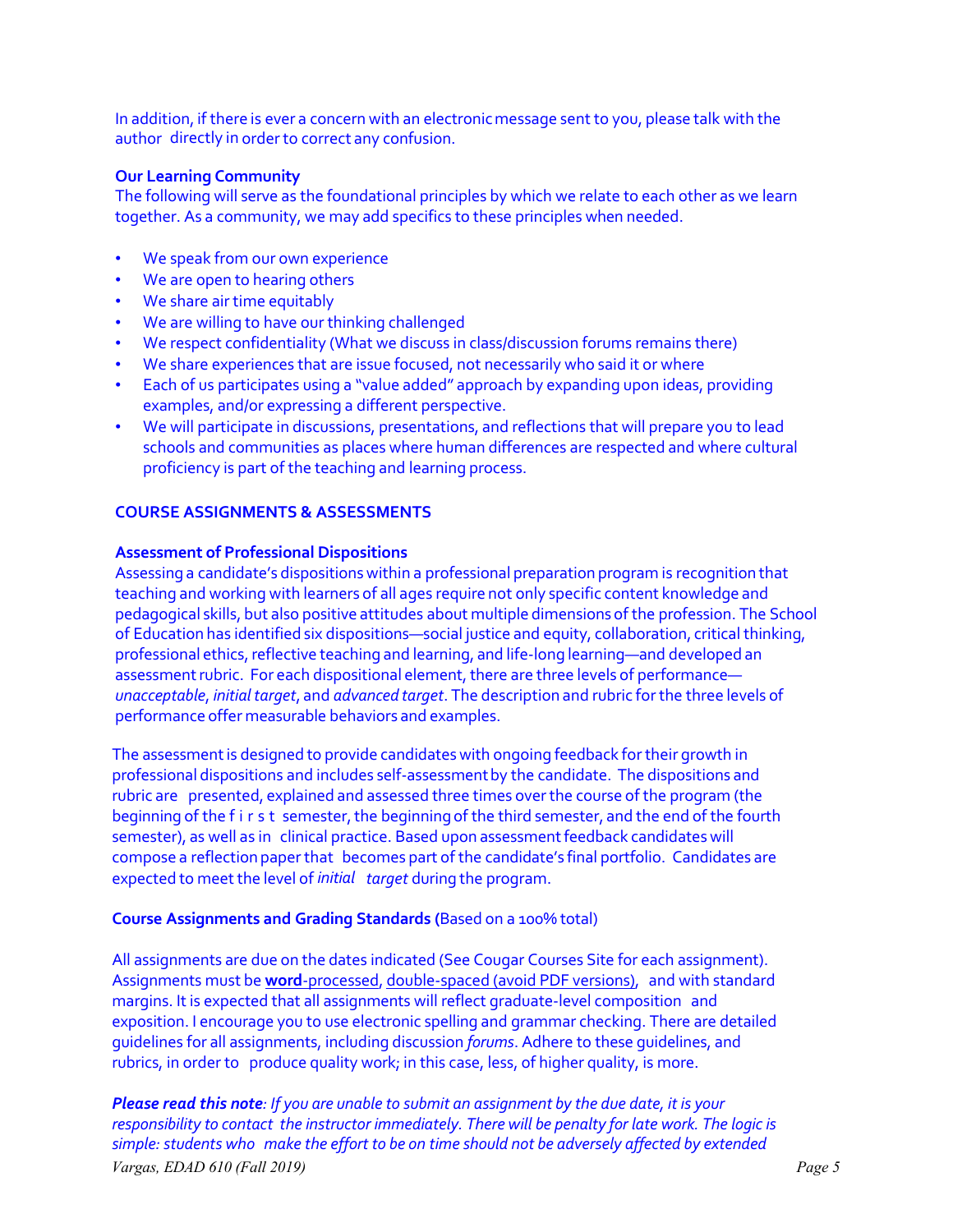*completion time allowed to other peers. For every day you are late, one point will be deducted from that assignment; if you are five or more dayslate, you will receive no creditfor that assignment. (This is very hard for me to write it here, but I have addressed very difficult situations regarding late work).*

- **1. Participation and Engagement (**20%): As a graduate student, you are expected to take an active role in class discussions, online assignments, assigned readings, and other class activities. The quality of the course rests upon the quality of your preparation and participation. You are expected to attend, come prepared to contribute, and be an active participant in every class. Since the richness of class discussions depends on the level of readiness of discussants, you're expected to upload—and respond to a peer—at least ONE *post* to the Discussion *Forum* before every discussion based on specific questions drawn from video clips, textbook material, and journal readings.
- **2. Current Events**: A 10% will be assigned to your Current Event (short reading or VERY short video) Presentation team (For online students, this will take place as a Discussion *Forum).*
- **3. Weekly Summaries (**20%**)**: As part of a professional learning community, you will complete two weekly summaries, which will include key readings (text or journal articles), video clips, discussion *forum* posts and answers, and instructor's presentations (10% X 2 = 20%). Key to Weekly Summaries is your ability to integrate major pieces of knowledge from sources presented in online sessions. There will be three opportunities—three weeks—for you to complete the two summaries. Submission dates will coincide with the end of each weekly session and will be clearly indicated in Cougar Courses. Refer to **Weekly Summary Guidelines** for more specifics.
- **4. Journal Reading Summaries** (20%): Inordertodevelopyour scholarlywritingskills in the EdAdmin Program, youwillwrite two journal article summaries (titles will be assigned to you), which should include major points made by journal authors, arrangement of the main points in your own words, and appropriate scholarly terminology. Use APA (American Psychological Association) handbook format and include an introductory summary paragraph to your paper. Two journal readings will be assigned to you; these readings and summaries will also prepare you for interaction with peers Discussion Forums. Submission dates will be clearly indicated in Cougar Courses website ( $10\%$  X  $2 = 20\%$ ). Refer to **Journal Reading Summaries** guidelines for more directions.
- **5. Context Map (**30%**)**: TheContextMap,or environmental scanas itis also known,represents a culminating summative learning product for this course and for the Ed Admin Program. This assignment will include, among other features of a school community, the social, economic, educational, demographic, and cultural make-up of schools and school districts. The length of your paper should average about 15-20 pages, including graphs, tables, and pictures. Refer to the **Context Map (CM)** rubric for more directions. To assist you in completing this assignment in a timely manner, individual components of the Context Map will be submitted at the end of each week during the eight weeks of the duration of the course. If you complete every piece of the CM right from the first time and make corrections upon receiving feedback from the instructor, all you will need to do at the end is to refine the final copy.

*Please note: The instructor for this course will work in a timely way with studentsif a change to the course syllabus* or *materials is necessary*.

**GRADING STANDARDS (**100-95=A; 94-89=A-/B+; 88-83=B/B-; 82-77=C). (Avoid any Cs).

*Vargas, EDAD 610 (Fall 2019) Page 6*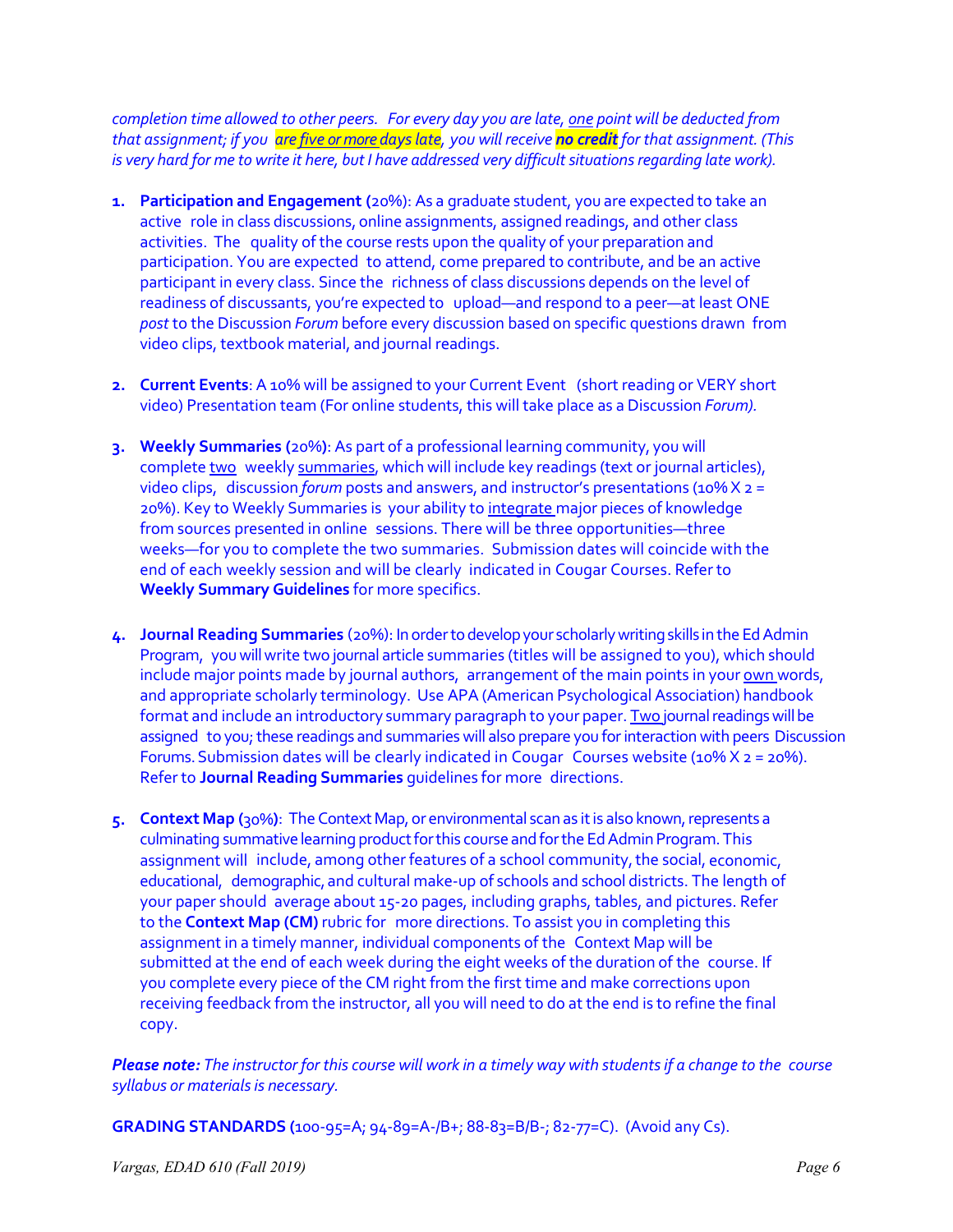| Does not meet standards (B-                                                                                                                                                                                                                                                                                                                                                                                                                                                               | <b>Approaching Standards</b>                                                                                                                                                                                                                                                                                                                                                                                                                                                                                                                         | <b>Meets Standards (A)</b>                                                                                                                                                                                                                                                                                                                                                                                                                                                                                                                                                                                                                                                                                            |
|-------------------------------------------------------------------------------------------------------------------------------------------------------------------------------------------------------------------------------------------------------------------------------------------------------------------------------------------------------------------------------------------------------------------------------------------------------------------------------------------|------------------------------------------------------------------------------------------------------------------------------------------------------------------------------------------------------------------------------------------------------------------------------------------------------------------------------------------------------------------------------------------------------------------------------------------------------------------------------------------------------------------------------------------------------|-----------------------------------------------------------------------------------------------------------------------------------------------------------------------------------------------------------------------------------------------------------------------------------------------------------------------------------------------------------------------------------------------------------------------------------------------------------------------------------------------------------------------------------------------------------------------------------------------------------------------------------------------------------------------------------------------------------------------|
| or below)<br>Includes some of the<br>required elements as<br>delineated in the syllabus<br>Some components of the<br>$\bullet$<br>assignment are included<br>Provides a few concrete<br>$\bullet$<br>details of the information<br>required for the<br>assignment<br>Includes personal<br>$\bullet$<br>viewpoints<br>Organization hard to<br>follow<br>Many mechanical errors,<br>including APA format<br>Hard to read<br>$\bullet$<br>Little sentence/vocabulary<br>$\bullet$<br>variety | $(B+/A-)$<br>Includes required<br>$\bullet$<br>elements as delineated<br>in the syllabus<br>All components of the<br>$\bullet$<br>assignment are included<br>Provides concrete<br>$\bullet$<br>details of the<br>information required for<br>the assignment<br>Includes personal<br>$\bullet$<br>viewpoints<br><b>Good organization</b><br>$\bullet$<br>Has few, if any,<br>$\bullet$<br>mechanical errors<br>including APA format<br>Holds interest - is<br>$\bullet$<br>interesting to read<br>Some<br>$\bullet$<br>sentence/vocabulary<br>variety | Includes required elements as<br>$\bullet$<br>delineated in the syllabus<br>All components of the assignment<br>$\bullet$<br>are included<br>Provides concrete details of the<br>$\bullet$<br>information required for the<br>assignment and makes clear<br>connections to class discussions,<br>readings and activities<br>Insightful commentary using<br>$\bullet$<br>personal viewpoints supported by<br>current learning<br>Presents clear and logical<br>$\bullet$<br>organization of thoughts<br>Has few, if any, mechanical errors,<br>$\bullet$<br>including APA format<br>Holds interest - is engaging and<br>$\bullet$<br>thought-provoking to the<br>audience<br>Uses a sophisticated scholar<br>$\bullet$ |
|                                                                                                                                                                                                                                                                                                                                                                                                                                                                                           |                                                                                                                                                                                                                                                                                                                                                                                                                                                                                                                                                      | researcher vocabulary and<br>sentence structure                                                                                                                                                                                                                                                                                                                                                                                                                                                                                                                                                                                                                                                                       |

This rubric represents a set of general guidelines that we will use to evaluate your work. As a graduate candidate, it is critical that you communicate your ideas through multiple formats. The written word is a powerful demonstration of your knowledge, skills, and dispositions. Therefore, we hold high expectations of your performance and we are committed to providing you with useful and meaningful feedback that will support your learning and continued development as an educational leader. Thus, we believe that a graduate student …

- Completes all assignments on time and demonstrates the ability to summarize, analyze, and reflect at complex levels.
- Varies sources of information for assignments, demonstrating high degree of effort in pursuing multiple perspectives around important educational issues.
- Completes all the reading assignments and develops thoughtful and thorough responses.
- Produces work that reveals a strong commitment to self-discovery and learning.
- Produces work at a highly professional level in terms of both writing and content.
- Develops a high-quality presentation, demonstrating significant learning around contemporary issues.
- Presents confidently and intelligently, demonstrating effective teaching skills.
- Completes assignments in and out of class with a focus on learning and exploration, pushing himself/herself to understand better the profession through quality work.
- Pushes himself/herself to new understandings by participating in discussions, sharing his/her opinions, and valuing others' perspectives.
- Contributes to the positive environment of the class by respecting all members.